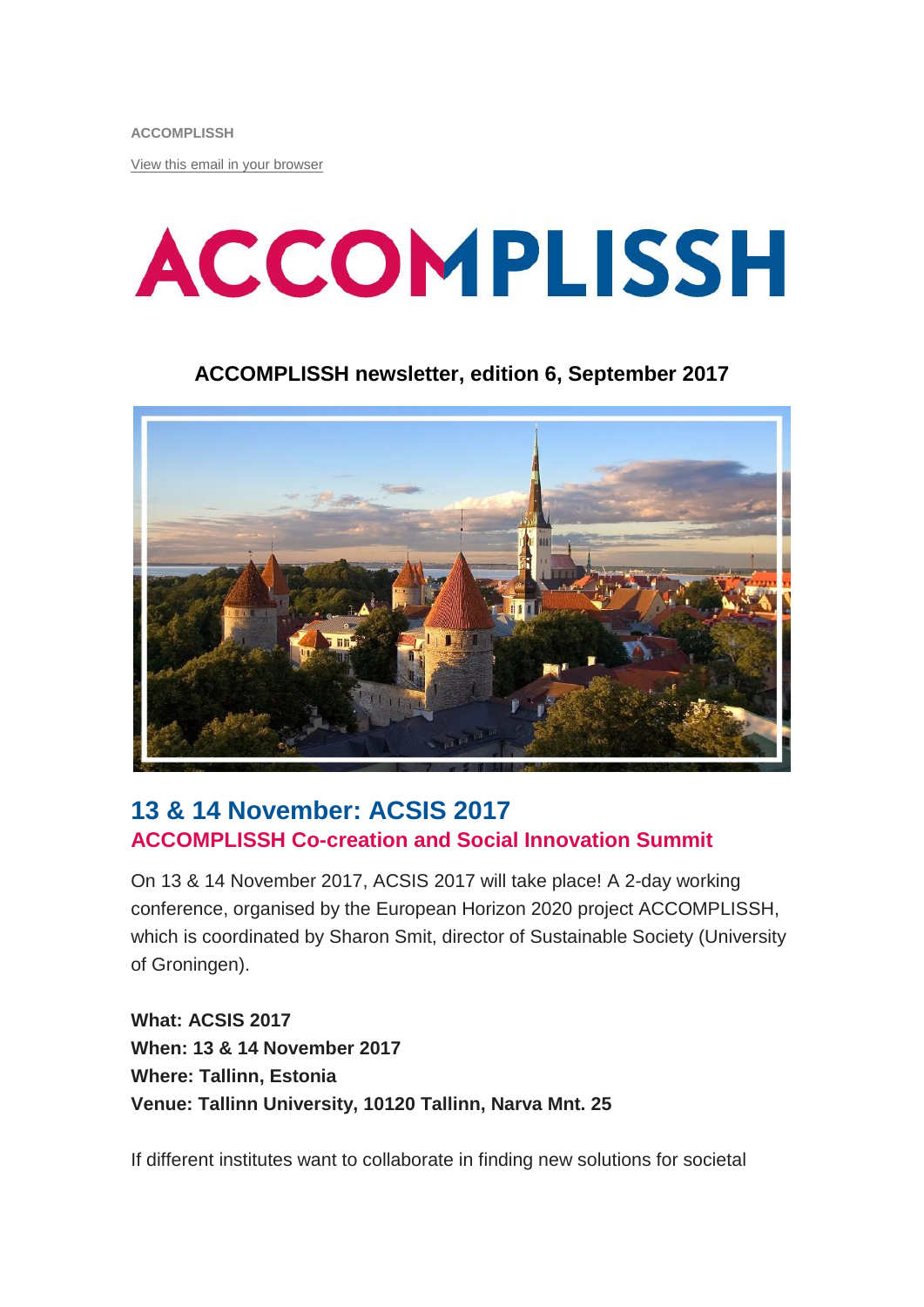challenges the approach of co-creation turned out to be a very effective one. The European Horizon 2020 project ACCOMPLISSH works at finding innovative methods of collaboration and co-creation in the so-called quadruple helix setting, an ecosystem consisting of universities, governments, industry and societal organisations. This 2-day working conference gets into bringing cocreation into practice. This is not a talk-shop, the conference is highly interactive. Masterclasses, workshops, dialogue sessions and live co-creation sessions are part of the programme.

In order to make co-creation a success, active and symmetrical communication is highly important. Important first steps is to facilitate active communication and active listening. By using reflection methods and working with clear expression of expectations at the start of co-creation sessions, the more effective the outcomes will be. This deeper layer of communication is key to effective cocreation. Communicating to a wider public will be one of the highlights of the work session

This 2-day work session will feed you with many new ideas how to co-create, with many new contacts all over Europe and gives you the opportunity to really learn how to co-create in an effective way in the ecosystem setting you as a professional or your organisation is part of.

- [Full program](http://www.rug.nl/research/sustainable-society/pdfs-docs/ACSIS_2017_PROGRAM.pdf)
- [Register](https://www.eventbrite.nl/e/acsis-2017-accomplissh-co-creation-and-social-innovation-summit-registration-36652735318)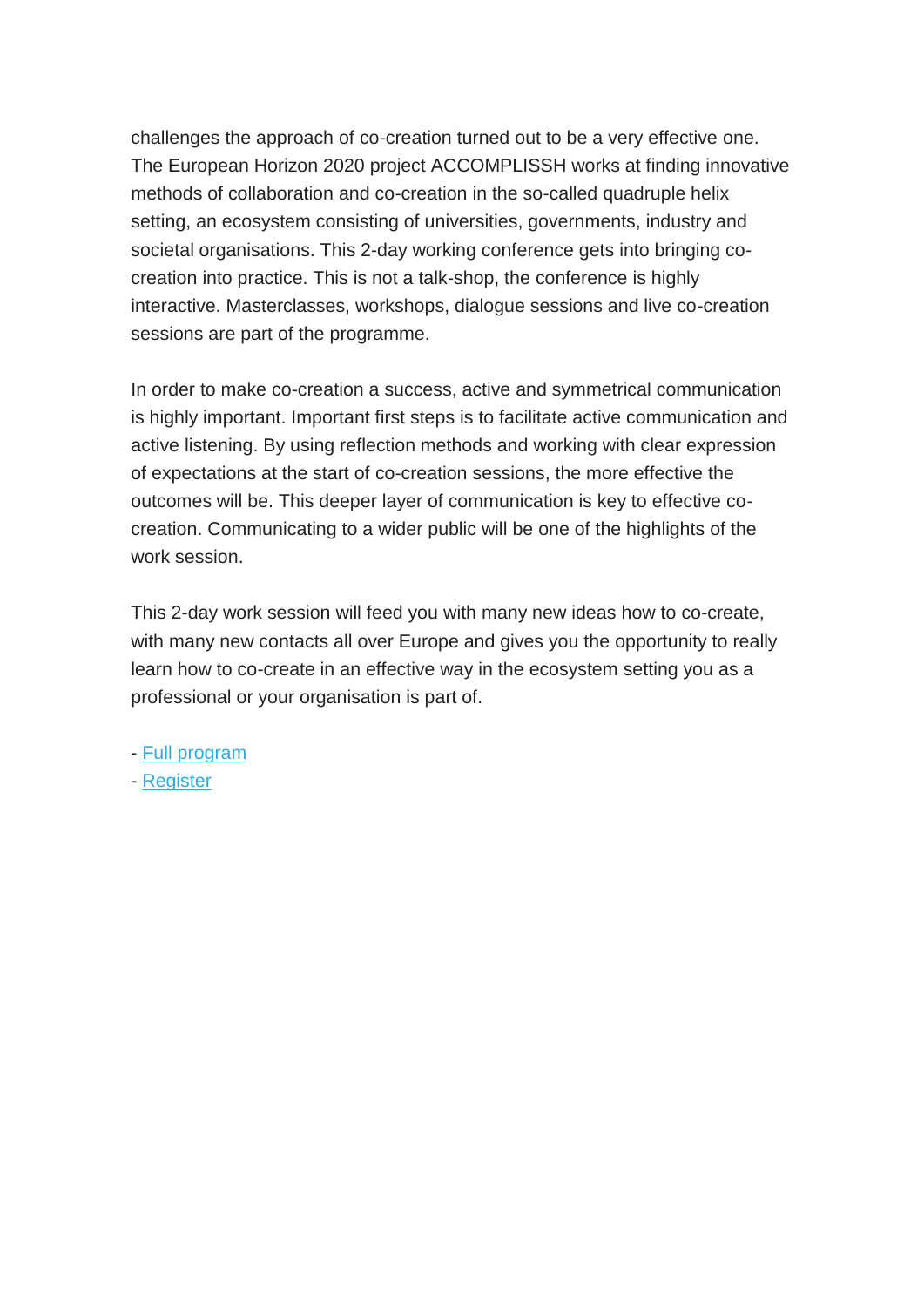

**PRESS RELEASE - University of Barcelona / 07-09-2017**

### **European experts re-think on the impact of research in social sciences and humanities in Can Jaumandreu**

This week, the Social Sciences and Humanities Park of the UB is holding the fourth official meeting for the European project ACCOMPLISSH, part of the Horizon 2020 program, focused on the social impact of research carried out in the fields of social sciences and humanities. This meeting, to be held in Can Jaumandreu, gathers twenty-five members of the project, coming from twelve different European countries, apart from members of the industry, governments and social entities. The Social Sciences and Humanities Park of the UB is an important head office for the project ACCOMPLISH and it will held its closing ceremony in 2019.

After a workshop-like working meeting during the afternoon of September 6, today September 7, the Executive Committee of the project will take place. The meeting was preceded by an institutional welcome chaired by the Vice-Rector for Equal Opportunities and Social Action of the UB, Maite Vilalta, together with the Director of the Sustainable Society of the University of Groningen and coordinator of the project, Sharon Smit, and the main researcher and coordinator of the ACCOMPLISSH UB team, Núria Serrat. Among the given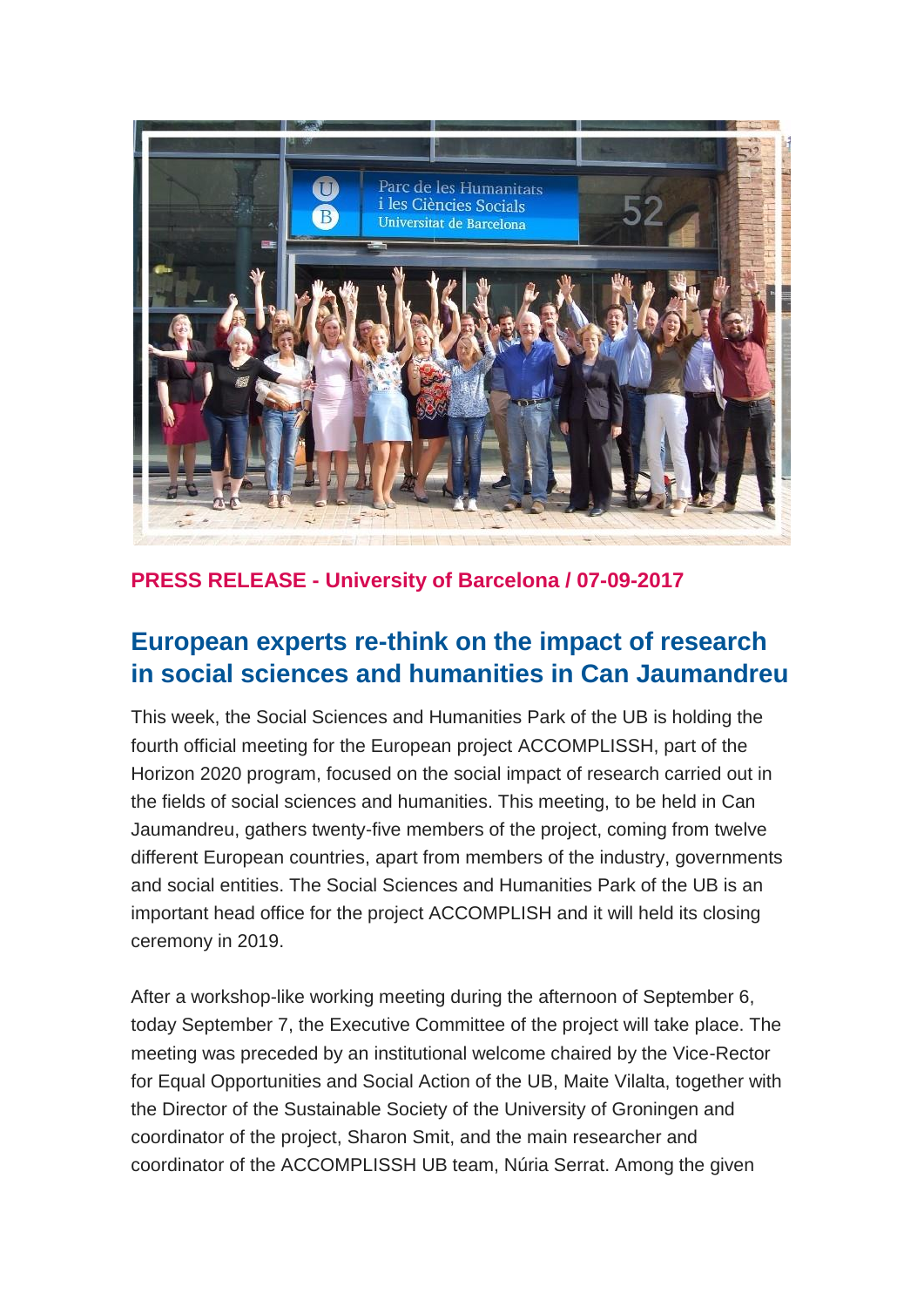tasks to the UB is the coordination of the dissemination, which will be carried out together with the University of Tallinn. Apart from members of the Social Sciences and Humanities Park, the ACCOMPLISSH UB team has researchers from the Research Group of Teacher Training and Pedagogical Innovation (FODIP), from the Faculty of Education.

During her speech, Maite Vilalta highlighted the value of ACCOMPLISSH as one of the initiatives to make visible the commitment of the UB with the revaluation of knowledge generated in the fields of social sciences and humanities to reinforce the position of these disciplines and their ability to create impact. This commitment is also visible with the participation of a structure such the Social Sciences and Humanities Park, which, as the Vice-Rector said, is one of the only existing places in Europe to act as a hub for innovation, knowledge transfer and research and cross and interdisciplinary training in social sciences and humanities. [Read more](http://www.ub.edu/web/ub/en/menu_eines/noticies/2017/09/008.html)



## **First results of the ACCOMPLISSH project**

On 29 and 30 May 2017, the ACCOMPLISSH group came together in Zagreb (Croatia). During this meeting, the Tallinn Media School created two short videos about the first results of the ACCOMPLISSH project:

1. *First results of the ACCOMPLISSH project* - What are the drivers and barriers for co-creation between the quadruple helix partners? How to understand research impact? In this [video,](https://www.youtube.com/watch?v=zy48C9ZDjAQ) researchers present their findings as part of the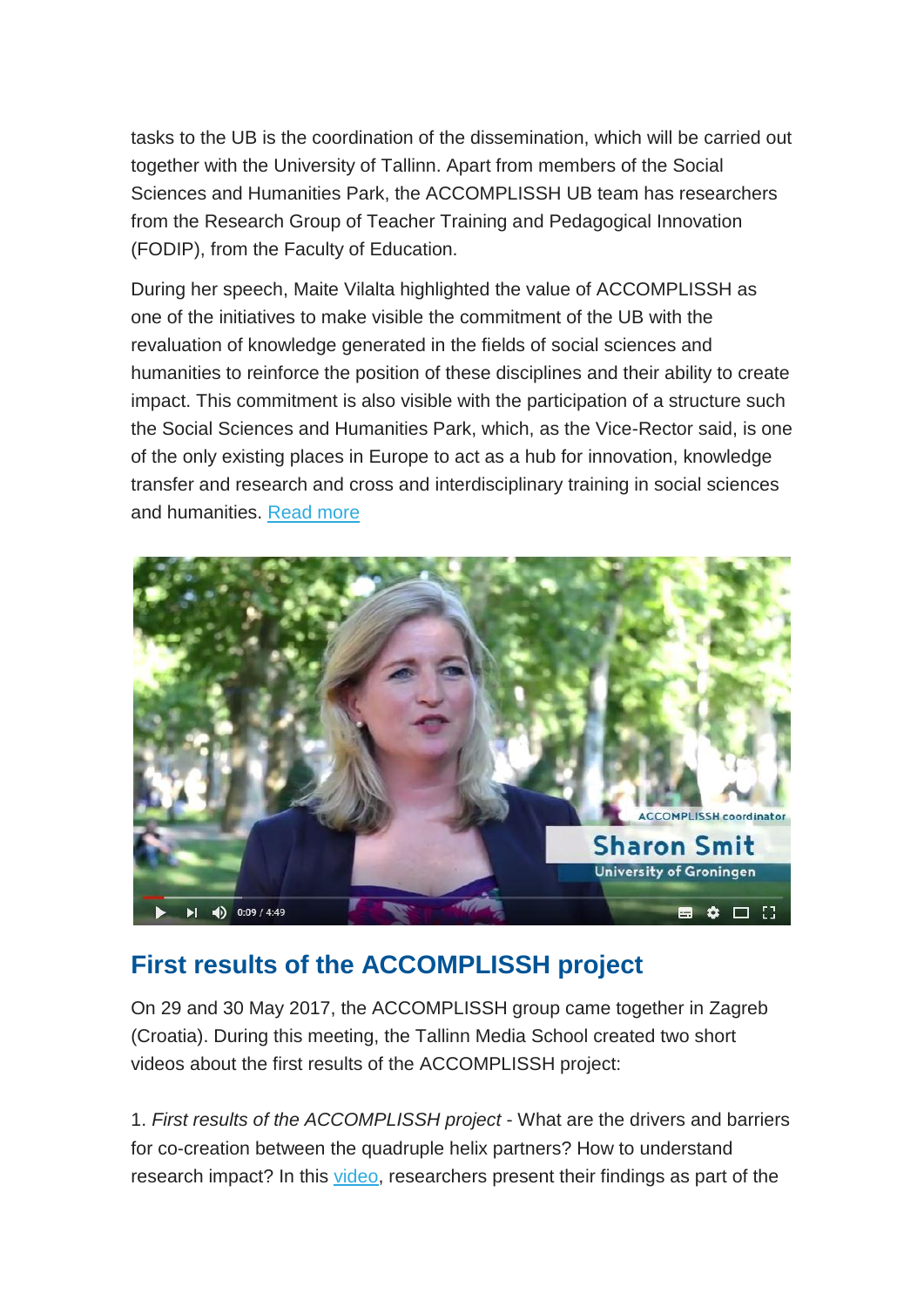ACCOMPLISSH project.

2. *Reflections on the relevance and impact of the ACCOMPLISSH project* - What do you think is most important about the ACCOMPLISSH project, we asked several people involved with the project. Hear their replies in this [video.](https://www.youtube.com/watch?v=52U4eK1G_d4)

Want to learn more about our first results? [Read](https://www.accomplissh.eu/publications-and-deliverablesand) the publications and deliverables of Workpackage 2 and 3.



 $-cK$ **MANAGEMENTRERATE** 

## **Advisory Group**

#### **Meet Christoph Köller - member of the Advisory group**

The ACCOMPLISSH-project organized a steering committee meeting that took place in Barcelona on September 7th, 2017. I was invited to attend this event as a member of ACCOMPLISSH's advisory board.

Working since many years in the business of SSH knowledge transfer and being a member of board of certain SSH transfer projects in European countries I perceive the role of a board member to provide experience based guidance and to touch potential critical success factors of the project.

There is no doubt that SSH do have an impact on society and the economy, for instance analyses of the British REF may serve as a proof. But there is still a lack of managed, systematic knowledge transfer from SSH into non-scientific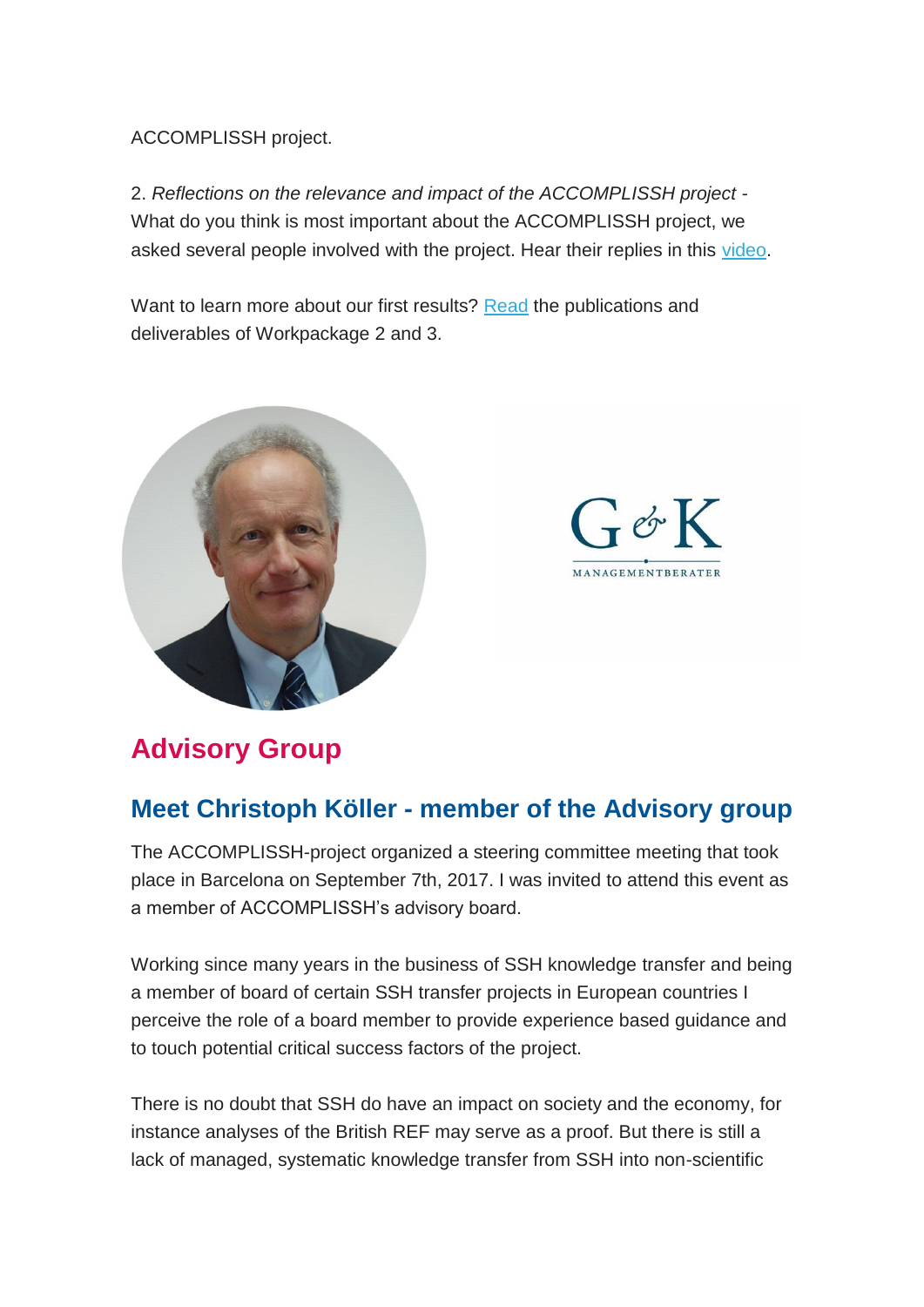areas. From my point of view, ACCOMPLISSH has the opportunity to build an European wide platform that tackles the issues on the SSH transfer path: lack of transfer potenial knowledge, sometimes a lack of motivation of SSH scholars, lack of understanding of user problems that may be solved by SSH, just to name a few.

Having that said and ackknowledging the meaning of SSH for the success of innovations in many cases, ACCOMPLISSH is of substantial benefit for European societies because it helps to explore and to use SSH knowledge to solve societal issues.

My hope is that the consortium – as it strived for in the Barcelona meeting – will continue to work on the development of solution and user oriented paths to enable SSH scholars to transfer their knowledge more systematically. Let's bring SSH scholars, projects, potentials users together in order to manage the impact of SSH.

#### **Biography Christoph Köller**

*Christoph is a co-founder and managing partner of Görgen & Köller GmbH (G&K), a science consultancy company based in Germany. He especially supports research institutions and SMEs which intend to create impact of their research results in society and industry. He has developed and applied innovation evaluation and management methodologies as well as innovation processes which find widespread use by his clients. Christoph has conducted various projects in the field of innovation management and knowledge & technology transfer with major research facilities from Fraunhofer Society, Helmholtz Association of German Research Centres, Leibniz Association, and universities. He is currently engaged in projects focusing on the impact of humanities and social sciences in Germany and Europe. Christoph is frequently invited as an expert or speaker to workshops and symposia for innovation management and knowledge transfer, especially on the topic of knowledge transfer from humanities' & social sciences' research.*

 $\overline{\Xi}$